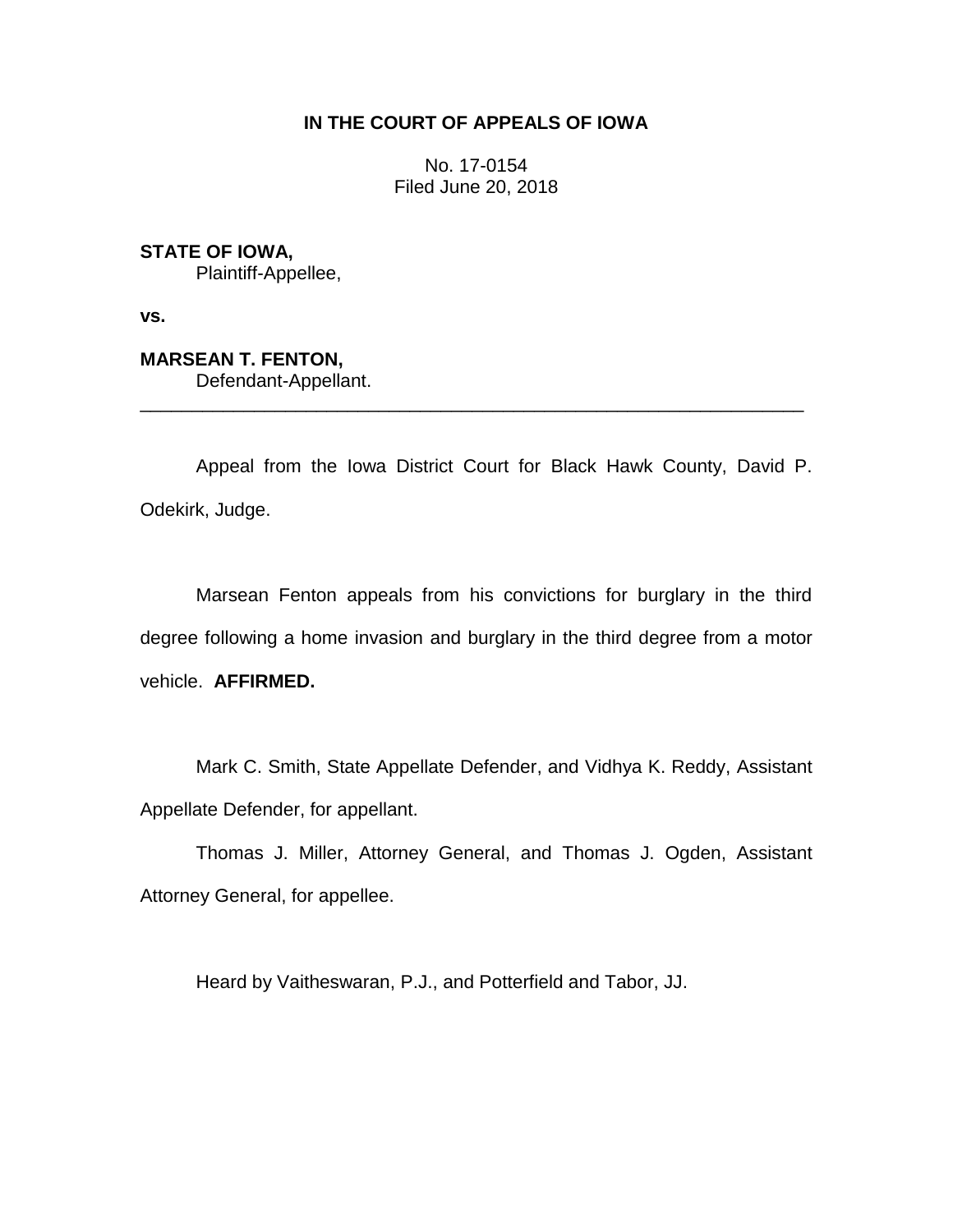## **TABOR, Judge.**

A jury found Marsean Fenton guilty of third-degree burglary for a home invasion. He also pleaded guilty to a separate charge of misdemeanor burglary of a motor vehicle. On appeal, he argues (1) the removal of the only African American juror on his panel, after the jury had been sworn, was improper and prejudiced him as an African American defendant; (2) the district court erred in denying his mistrial motion after the jury viewed a prejudicial portion of a patrol car video; (3) substantial evidence did not support the jury's verdict; (4) trial counsel was ineffective by allowing Fenton to plead guilty to the misdemeanor burglary when the speedy-trial rule would have resulted in dismissal of that charge; and (5) trial counsel was ineffective in not challenging the sentencing court's failure to abide by the plea agreement on the misdemeanor charge. Because Fenton cannot show prejudice from the juror's removal, the court did not abuse its discretion in denying the mistrial motion, and substantial evidence supported the jury's verdict, we uphold the felony conviction. Because the record is inadequate to assess the merits of the two ineffective-assistance claims, we preserve them for possible postconviction-relief proceedings.

## **I. Facts and Prior Proceedings**

In November 2015, the State charged Fenton with burglary in the third degree from a motor vehicle, an aggravated misdemeanor, in violation of Iowa Code section 713.6A(2) (2015). Fenton entered a written guilty plea, allegedly conditioned upon the court's acceptance of the negotiated sentence including a 180-day suspended jail term. Fenton planned to request a deferred judgment at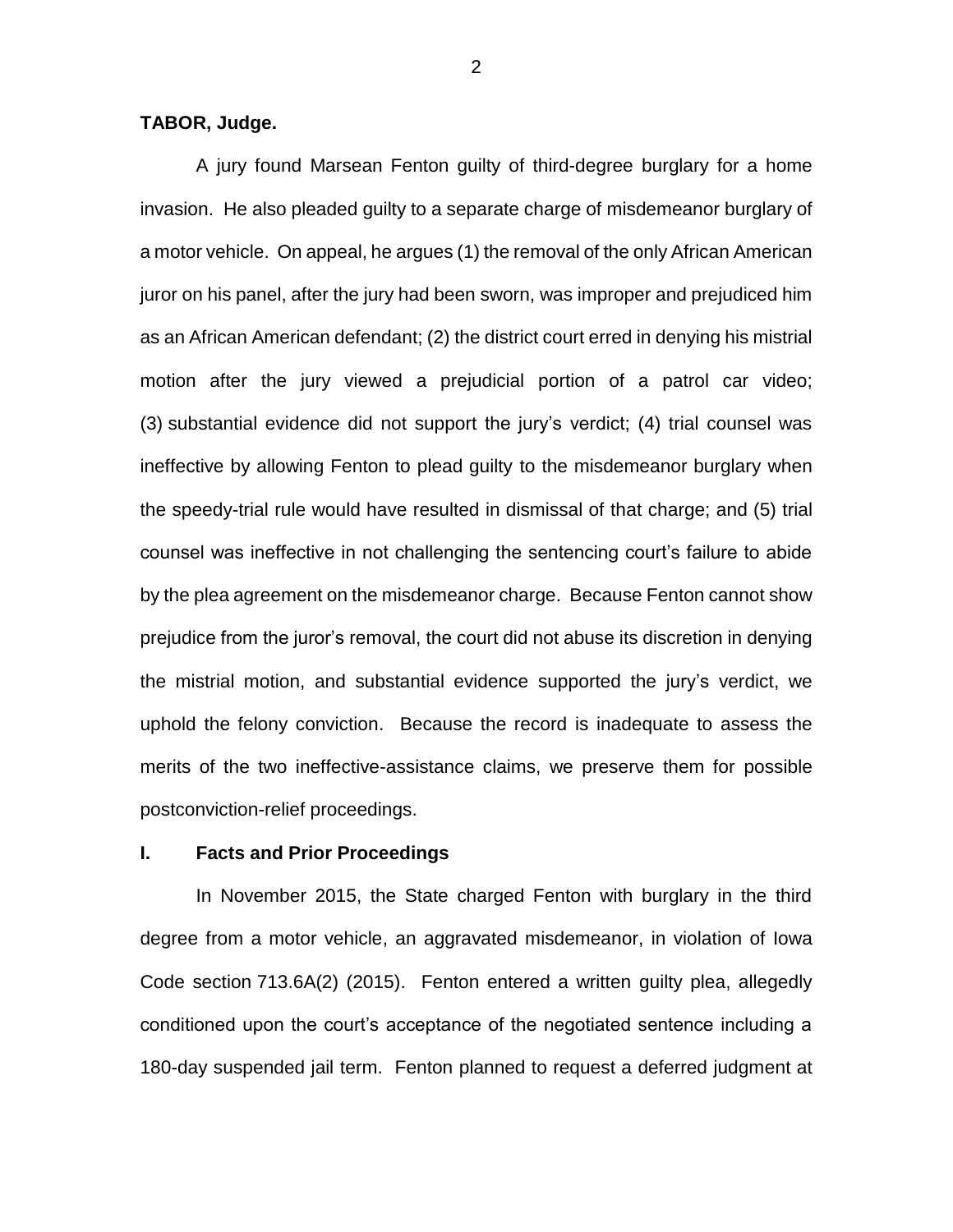sentencing. The sentencing court did not accept the plea agreement conditions, instead imposing a two-year suspended sentence.

In a separate incident, the State charged Fenton with burglary in the third degree, a class "D" felony, in violation of Iowa Code section 713.1 and .6A.<sup>1</sup> At 12:30 p.m. on October 25, off-duty police officer Nicholas Berry saw two individuals, later identified as Kevantae Reed and juvenile K.M. $2$ , standing at a street corner near a closed business. Berry saw another man, Fenton, standing about fifty feet away, urinating on a fence. Berry knew a woman lived alone in the adjacent house on Maxwell Road. Berry stopped his car in a nearby driveway and called an on-duty police officer to "come over and check on these individuals."

While Berry was on the phone, he watched Fenton motion to Reed and K.M. as if calling them over to him. Reed and K.M. did not walk toward Fenton, but after a few moments, Fenton walked toward them. Berry circled the block but the men walked behind a building out of his sight. After a few minutes, Berry saw them again, walking toward the same corner. After few more minutes of circling, Berry saw Reed standing alone in the driveway of the Maxwell Road house. Berry said Reed was pacing and looked "anxious".

Soon uniformed police officers arrived. Reed was no longer in the driveway. Officers heard the rattling of a chain link fence in the back yard. At the back of the house, they found an open window with the screen removed. Inside the house was a red pry bar on which criminalists later found K.M.'s finger and palm prints.

 $\overline{a}$ 

<sup>1</sup> Originally, the State charged attempted burglary. The State amended the trial information to charge burglary in February 2016.

 $2$  Police later determined K.M. was Fenton's fifteen-year-old brother.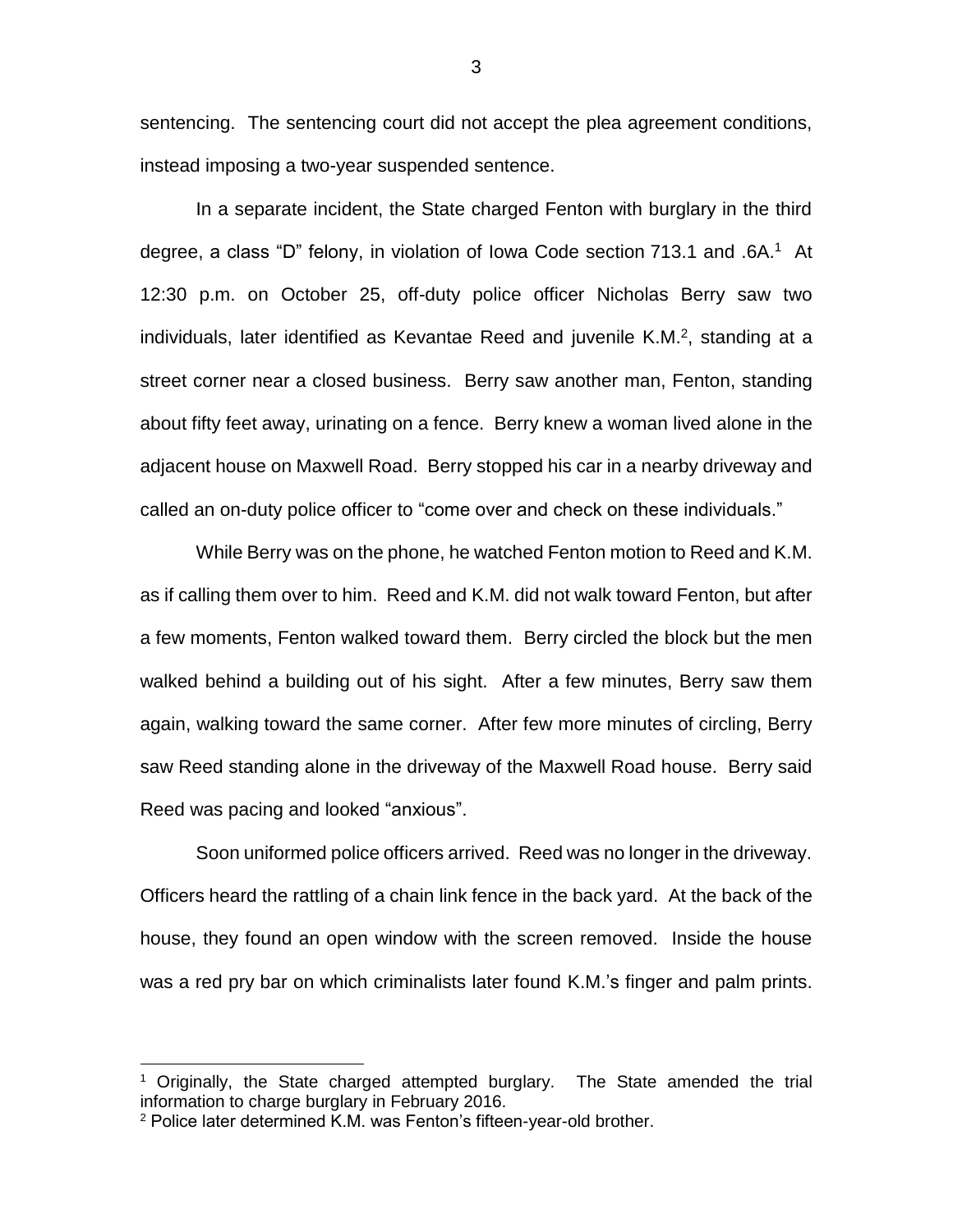The officers discovered Reed on the other side of the fence with two small puncture wounds in the palm of his hand. In his pocket were rubber gloves, one of which was torn and bloody. The officers determined Reed had injured his palm on the "Y"-shaped wires at the top of the chain link fence. Officers also matched the tread on Reed's shoes to marks left in the dirt at the backyard's fence line.

Another officer driving in his car saw Fenton and K.M. run from behind a nearby business. The officer stopped and asked to talk with Fenton and K.M. They were both sweating and breathing hard. The officer arrested them and searched their pockets before placing them in the back of a police car. Officers recovered cash from K.M.'s pocket. In Fenton's pockets, officers found cash, change, and rubber gloves. The gloves did not appear to have been worn.

Once the homeowner arrived, officers entered and discovered open doors and drawers. The homeowner reported some cash and change she kept in a jar in the dining room was missing.

At Fenton's trial, the court swore in thirteen jurors—twelve who would eventually serve and one alternate. The parties agreed all thirteen jurors would hear the evidence and one would be dismissed by random selection before deliberations. After jury selection, the trial recessed for one week to accommodate defense counsel's military duty. During the recess, the State discovered one of the jurors, J.W., had not disclosed prior convictions and charges pending in Black Hawk County. Upon reconvening, but before the presentation of evidence, the State requested removal of juror J.W. for cause and the court agreed. The remaining twelve jurors heard the evidence and found Fenton guilty of burglary in the third degree. Fenton appeals.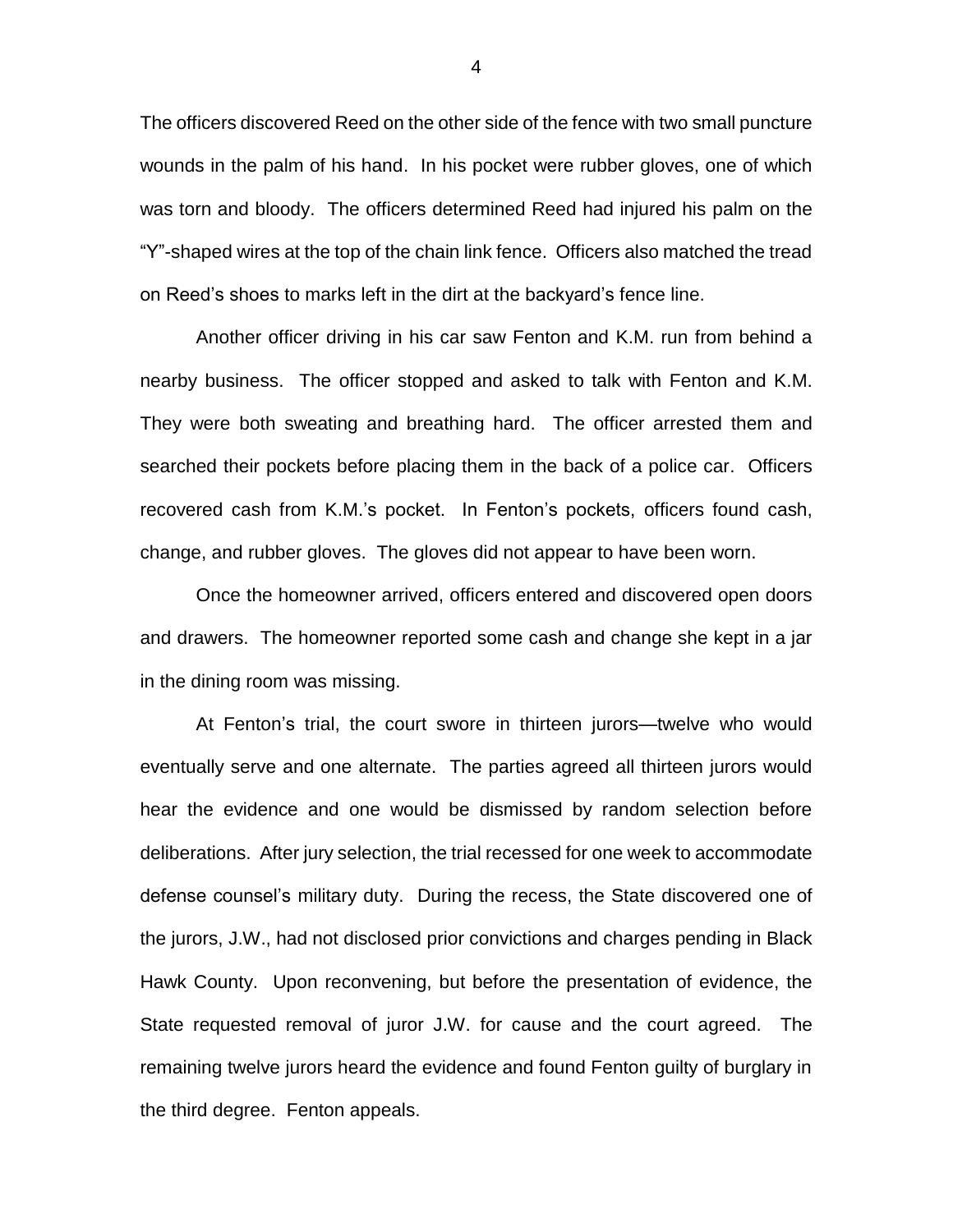## **II. Analysis**

 $\overline{a}$ 

#### **A. Juror Removal**

Fenton asks for reversal based on the court's removal of juror J.W. after the thirteen jurors were sworn in but before the State started its case in chief. The prosecutor sought removal after finding J.W. had improperly filled out his jury questionnaire. Question 4 asked, "Have you ever been convicted of a crime other than a traffic offense." J.W. checked, "Yes," and disclosed a 2014 conviction for public intoxication but did not included additional convictions for disorderly conduct and obstruction of 911 communications. Question 5 asked, "Have you or any close friend or relative been a party or witness in a court case other than a divorce proceeding?" J.W. responded, "No." The State later discovered J.W. had two additional pending criminal charges. The charges were being handled by the same assistant county attorney prosecuting Fenton's case. During voir dire, the prosecutor twice asked the potential jurors if they knew "anybody with the County Attorney's Office" or if they had "any family members or friends currently being prosecuted by the Black Hawk County Attorney's Office[?]" J.W. did not respond.

The defense resisted the prosecution's request for removal, arguing the State waived its objection to the juror by not discovering the additional information earlier and noted his dismissal would remove the only African American juror on the panel, but counsel declined to raise a *Batson*<sup>3</sup> challenge.

The court found the State could not have realized the need for removal during voir dire because J.W. had not properly disclosed his pending charges,

<sup>3</sup> *Batson v. Kentucky*, 476 U.S. 79 (1986), sets out a procedure for challenging the exercise of a peremptory strike against a potential juror on the improper basis of race.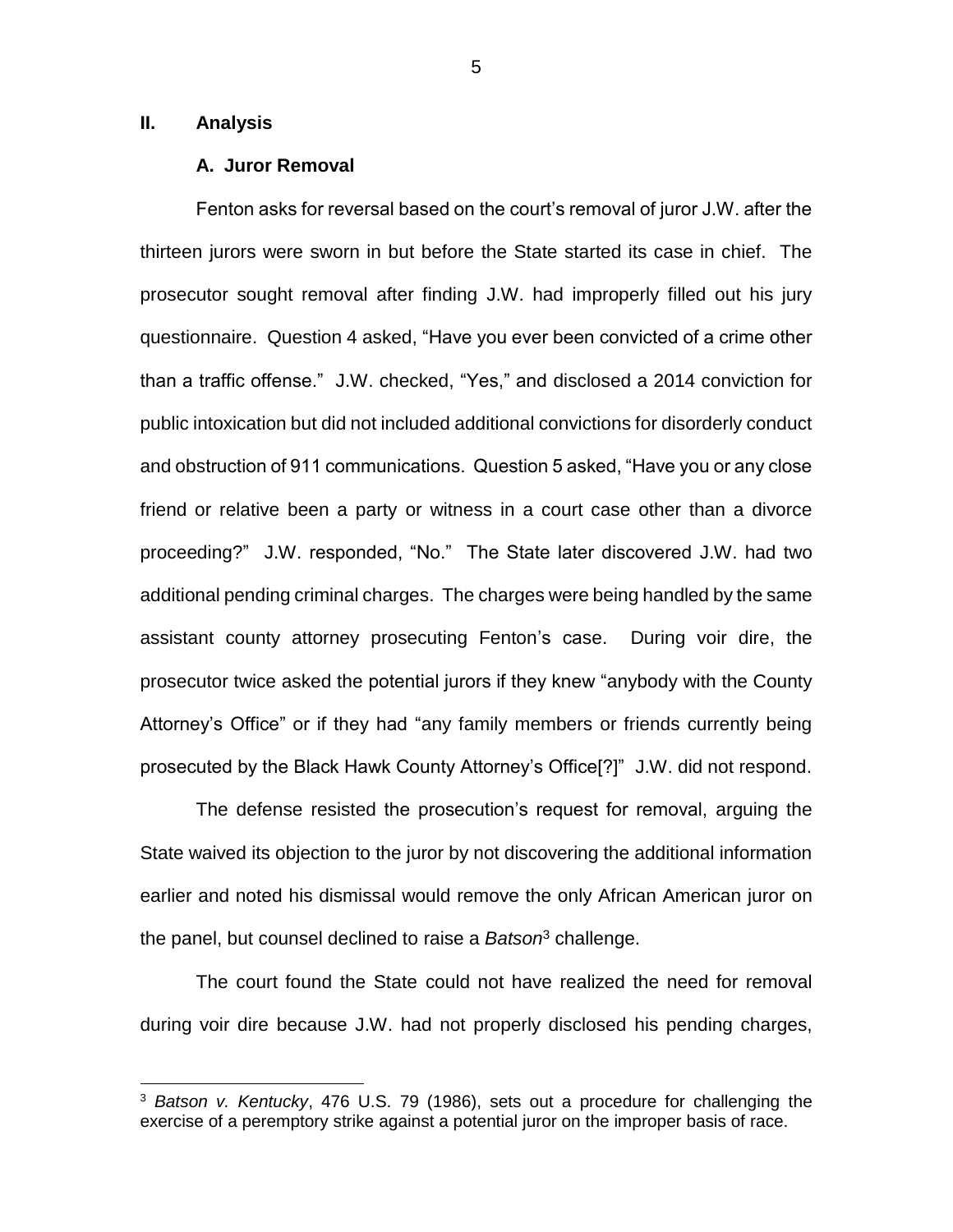even when asked by the State.<sup>4</sup> The court agreed to excuse J.W., but noted it was not finding J.W. intentionally misled anyone: "It's very likely this was a misunderstanding of the question being asked." The court concluded, "[T]he fact that he is being prosecuted would be extremely prejudicial to the State in this case."

The court brought J.W. into the courtroom and explained why he was being excused. J.W. said, "All right, thank you." Neither party engaged in further discussion with J.W. The court began the trial immediately afterward.

On appeal, Fenton raises several contentions. First, the State waived its objection to J.W. when it did not raise the issues before the jury was sworn. Second, jurors may only be dismissed on limited bases after they have been sworn—including misconduct, bias, or hardship to the juror—and none of those was proven here. Third, removal of the juror constituted per se prejudice resulting in Fenton not receiving a fair trial. In addition, removing the only African American juror from the panel trying an African American defendant affected the jury's impartiality and warrants reversal.

Fenton's arguments implicate both constitutional and statutory rights. The state and federal constitutions guarantee the rights to due process and a fair and impartial jury. *See* U.S. Const. amend. VI (impartial jury), XIV § 1 (due process of law); Iowa Const. art I, §§ 9 (due process of law), 10 (impartial jury). They also guarantee the right to equal protection, implicated in the jury selection process. *See* U.S. Const. amend. XIV (equal protection); Iowa Const. art I, § 6 (equal

 $\overline{a}$ 

<sup>&</sup>lt;sup>4</sup> The State also represented that J.W. spelled his first name differently on the juror questionnaire from how it was spelled on Iowa Courts Online; therefore, its online search of the jurors showed no results.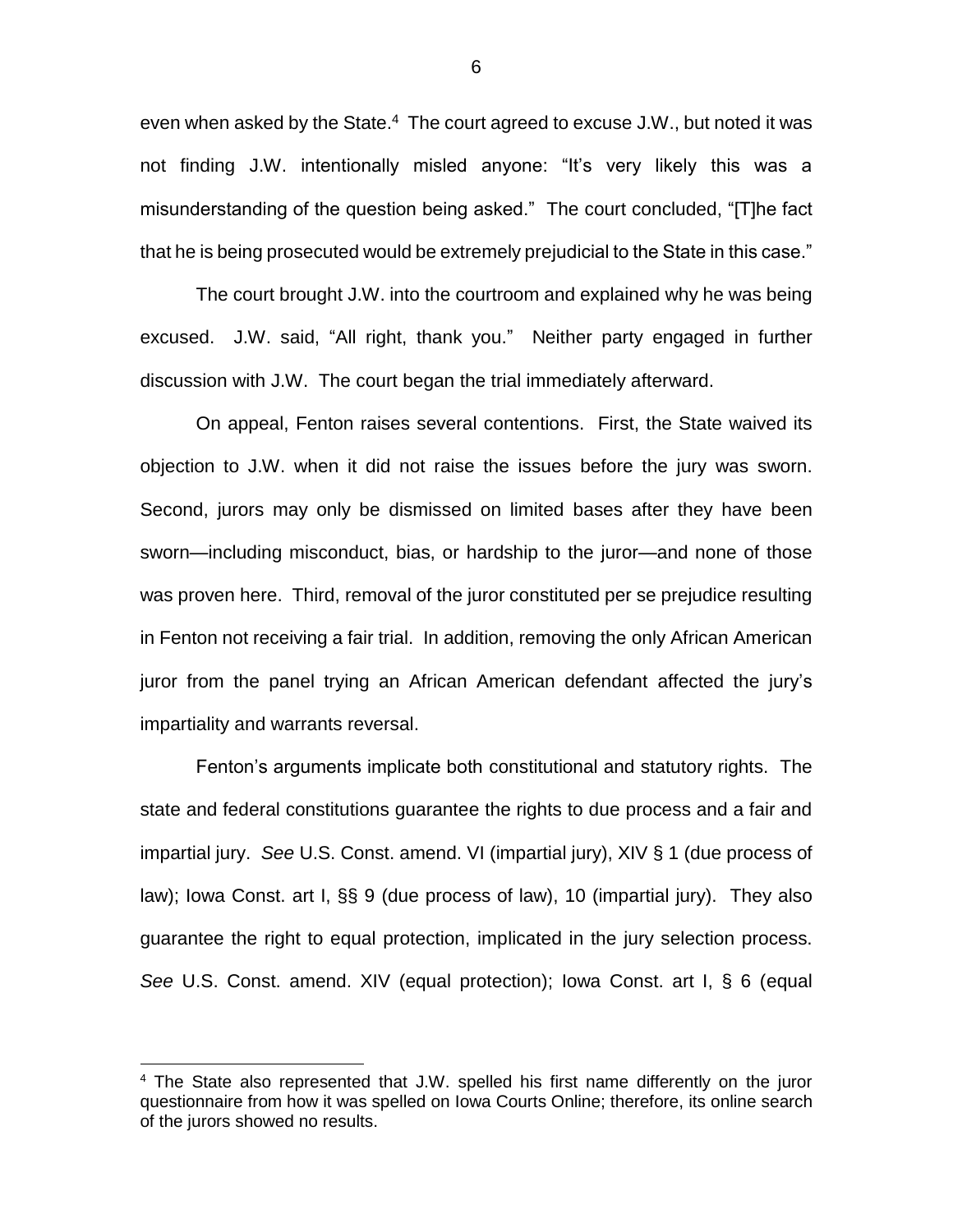protection). Iowa Rule of Criminal Procedure 2.18 sets out the rules for the jury selection process.

We review a decision to remove a juror for cause for an abuse of discretion. *State v. Tillman*, 514 N.W.2d 105, 107 (Iowa 1994). "[T]he district court is vested with broad discretion." *Id.* We review a decision to remove a juror for misconduct or bias for abuse of discretion as well. *State v. Webster*, 865 N.W.2d 223, 231 (Iowa 2015). We review the application of Iowa Rule of Criminal Procedure 2.18 for errors at law; if the alleged error involves a constitutional violation, we review de novo. *State v. Mootz*, 808 N.W.2d 207, 214 (Iowa 2012).

Rule  $2.18(5)^5$  sets out when a juror may be removed for cause during the selection process. Fenton contends the State waived its objection to J.W. by not raising a for-cause objection before the juror was sworn in. *See State v. Hendrickson*, 444 N.W.2d 468, 472 (Iowa 1989) (finding objections to prospective jurors that are known or may be ascertained "are waived if no challenge is made before the jury is sworn" (citing *State v. Cuevas*, 288 N.W.2d 525, 534 (Iowa 1980)

. . . .

. . ..

 $\overline{a}$ 

b. A want of any of the qualifications prescribed by statute to render a person a competent juror.

<sup>&</sup>lt;sup>5</sup> These grounds include, in relevant part:

a. A previous conviction of the juror of a felony.

f. Being a party adverse to the defendant in a civil action, or having been the prosecutor against or accused by the defendant in a criminal prosecution. . . . .

k. Having formed or expressed such an opinion as to the guilt or innocence of the defendant as would prevent the juror from rendering a true verdict upon the evidence submitted on the trial.

m. Because the juror is a defendant in a similar indictment, or complainant against the defendant or any other person indicted for a similar offense.

Iowa R. Crim. P. 2.18(5).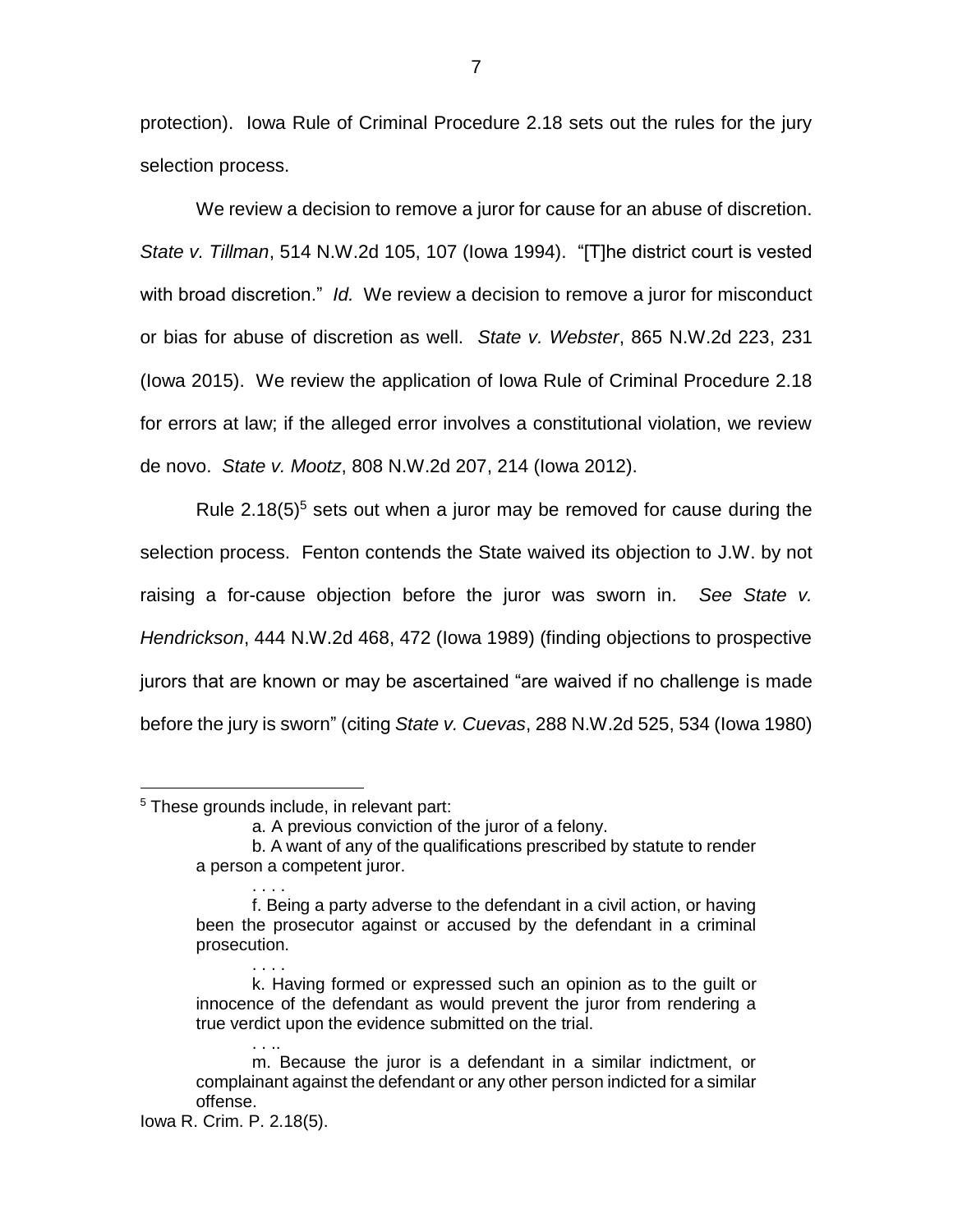and *State v. Grove*, 171 N.W.2d 519, 520 (Iowa 1969))). The district court determined J.W.'s additional pending charges were neither known nor ascertainable during voir dire because J.W. filled out his questionnaire incorrectly and did not respond when the issue was raised. The court recalled the State had directly asked whether anyone had pending charges, but the voir dire transcript shows the prosecutor asked if anyone knew "friends [or] family" who currently had pending charges.<sup>6</sup>

Next, Fenton argues the State did not show any of the limited grounds for removing jurors after they are sworn. After swearing in, a juror may be removed for bias or misconduct. *See Webster*, 865 N.W.2d at 232. The State contends Iowa Code section 607A.6 also allows the court to dismiss a juror following swearing in and such dismissal is within the broad discretion of the court:

The court may *defer* a term of grand or petit juror service upon a finding of hardship, inconvenience, or public necessity; however the juror may be required to serve at a later date established by the court. The court may *excuse* a person from grand juror service, considering the length of grand juror service, in part or in full, upon a finding that such service would threaten the person's economic, physical, or emotional well-being, or the well-being of another person who is dependent upon the person, or other similar findings of extreme hardship. The courts shall exercise this authority strictly. However, in exercising this authority the court shall allow the employer of the person being asked to serve to give testimony in support of a request by the person for deferral or excuse. *The court may dismiss a juror at any time in the interest of justice.*

Iowa Code § 607A.6 (emphasis added.) The State relies on the final sentence for

the proposition that the court may dismiss a juror for any *reason* in the interest of

 $\overline{a}$ 

 $6$  Fenton also argues, even if the State had obtained this information during jury selection, Iowa Rule of Criminal Procedure 2.18(5) provides no grounds for dismissal for cause under these circumstances without establishing the juror would be biased against the prosecution.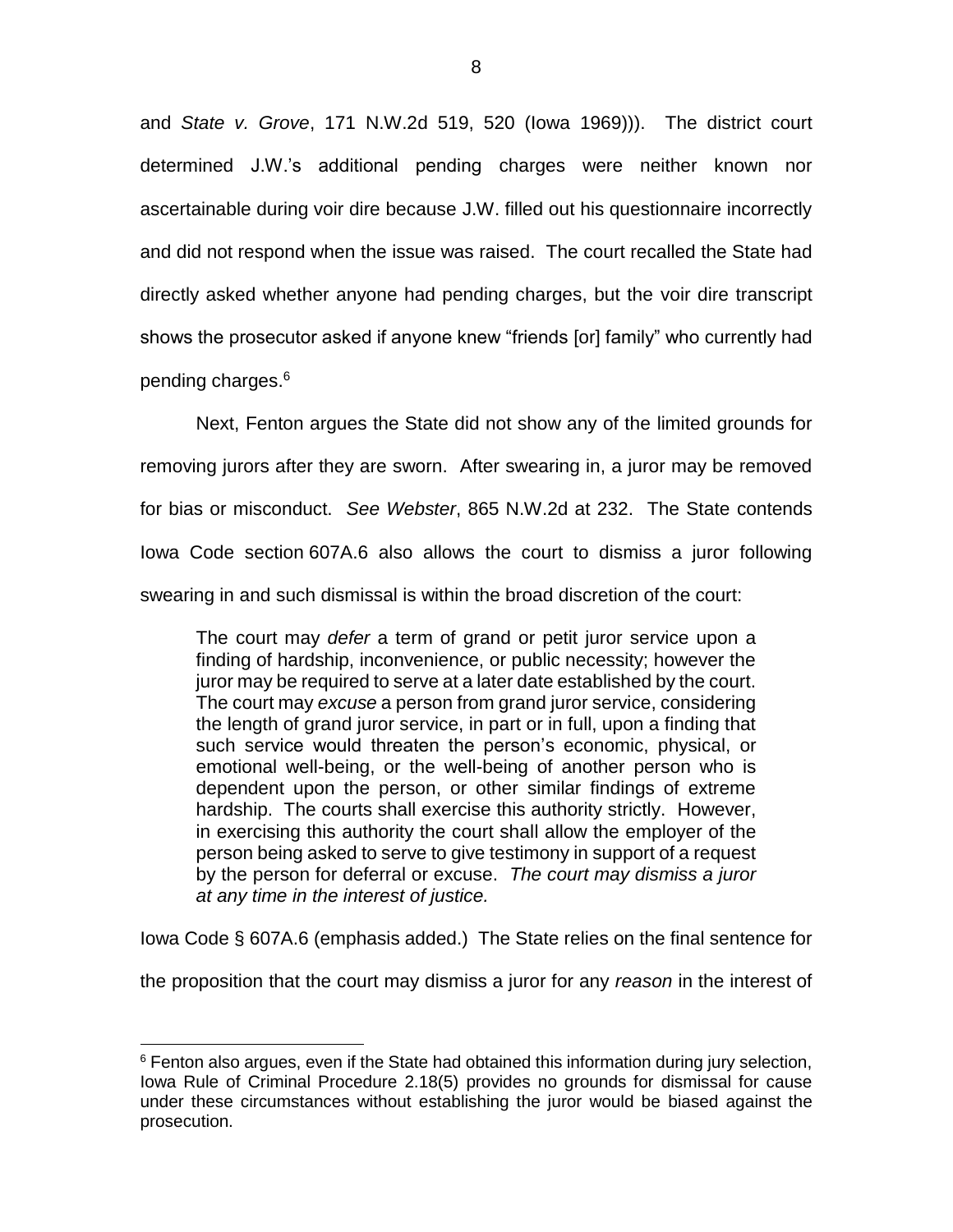justice. But Fenton argues the whole paragraph must be read together. Read in context and given the section's specific reference to threats to a juror's "economic, physical or emotional well-being, or the well-being or another person who is dependent upon the person," Fenton asserts the only reason to dismiss a juror is for a hardship to the *juror* or the juror's dependent. Therefore, Fenton contends, J.W. could only have been dismissed upon a showing of misconduct, bias, or personal hardship. The parties do not assert J.W. experienced any hardship to justify dismissal under section 607A.6.

The court declined to find J.W. engaged in misconduct by not filling out the jury questionnaire completely or not speaking up during voir dire. Fenton points out neither the parties nor the court asked whether J.W. was aware his charges were being handled by the same prosecutor. Fenton also asserts the State failed to show J.W. was biased because after confronting J.W. with the existence of the additional charges, neither the court nor the parties asked J.W. whether he could remain impartial.<sup>7</sup> We find it unnecessary to address whether a duty existed to make a record before the court ruled on the removal motion. Even if J.W.'s removal constituted error, Fenton must show he was prejudiced by the exclusion.

In *State v. Neuendorf*, our supreme court abandoned a decades-old rule that error in denying a challenge for cause, even where the biased juror was

 $\overline{a}$ 

 $7$  In a somewhat different context, our supreme court addressed a court's efforts to rehabilitate a juror who showed actual bias. In *State v. Jonas*, 904 N.W.2d 566, 575 (Iowa 2017), the court found the district court abused its discretion in refusing to disqualify a potential juror who initially expressed unequivocal bias or prejudice against the defendant: Where a potential juror initially repeatedly expresses actual bias against the defendant based on race, ethnicity, sex, or sexual orientation, both in a pretrial questionnaire and in voir dire, we do not believe the district court can rehabilitate the potential juror through persistent questioning regarding whether the juror would follow instructions from the court.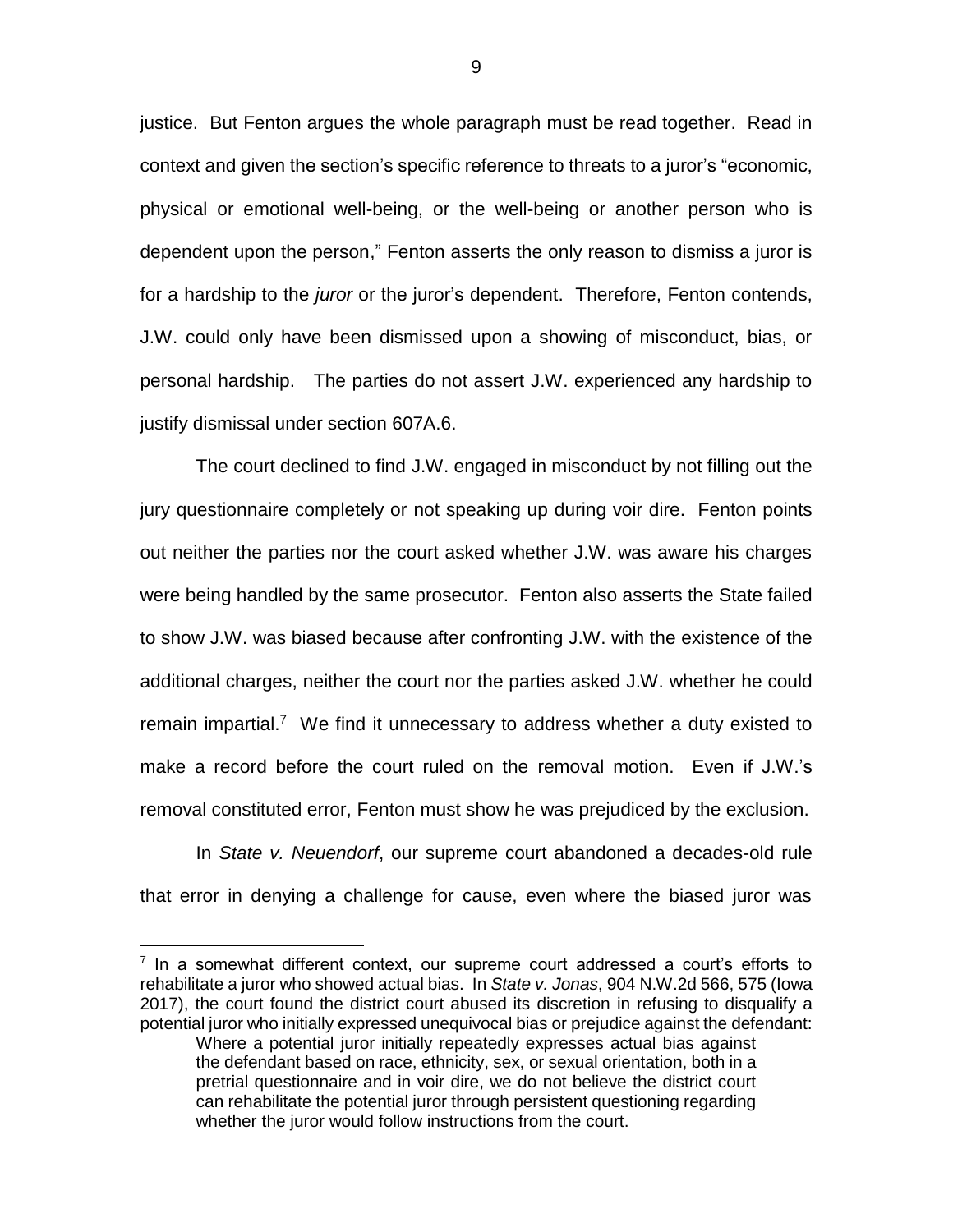removed by a peremptory strike, warrants automatic reversal. 509 N.W.2d 743, 746 (Iowa 1993) (discussing *State v. Beckwith*, 46 N.W.2d 20 (Iowa 1951)). The court held, "Prejudice will no longer be presumed from the fact that the defendant has been forced to waste a peremptory challenge." *Id.* at 747. The court cited *Ross v. Oklahoma*, 487 U.S. 81 (1988), noting "the proper focus when the impartiality of a jury is questioned is the jury that ultimately sat." *Neuendorf*, 509 N.W.2d at 746. Thus, the defendant must show the remaining jury was not impartial. Subsequently, the supreme court in *State v. Mootz* found, where the court erroneously denied a defendant's proper exercise of a peremptory strike, and the juror in question remained on the jury, "we will presume the error is prejudicial." 808 N.W.2d at 225.

Fenton urges two arguments regarding prejudice. First, he contends the removal of the juror without a legal basis after swearing in was equivalent to the State exercising an extra peremptory strike. He asserts this irregularity is per se prejudicial because it skews the make-up of the jury toward the State—regardless of the race of the juror who was removed. In *United States v. Harbin*, the Seventh Circuit Court of Appeals found the use of a peremptory strike the prosecution had "saved," on the sixth of eight days of trial, violated the defendant's due process rights. 250 F.3d 532, 539 (7th Cir. 2001). Even though the dismissed juror was replaced by an alternate, and neither party alleged the alternate was biased, the court found the error required automatic reversal because the government was able to observe the demeanors of the jurors through six days of trial and determine who might be favorably disposed toward their case before exercising the strike. *Id.* at 545-49; *see also People v. Brown*, 989 N.E.2d 737, 744 (Ill. App. Ct. 2013)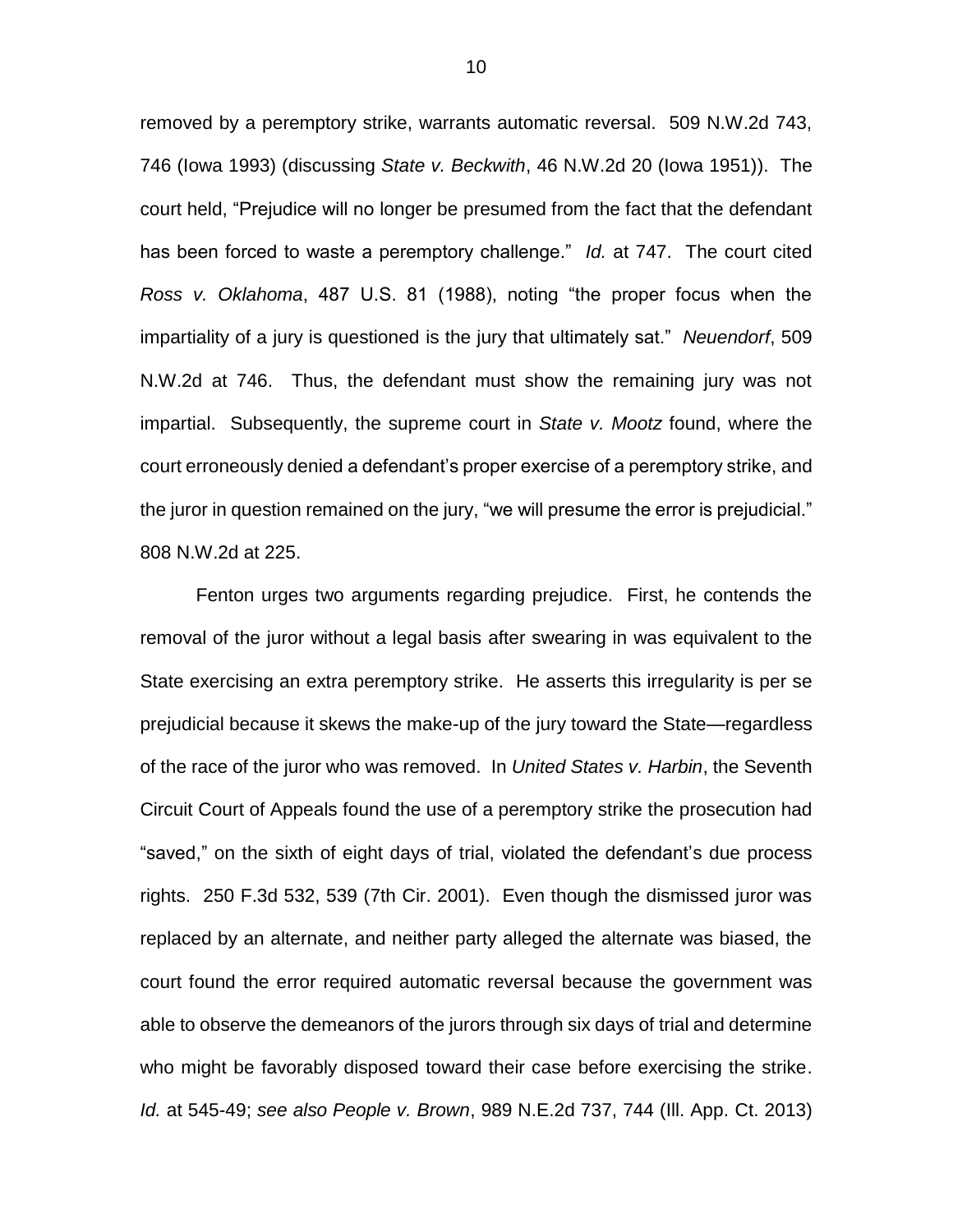(finding structural error requiring automatic reversal when trial court allowed State to exercise peremptory challenge to excuse juror mid-trial). But in Fenton's trial, no evidence had yet been presented so the parties had not had the chance to scrutinize the jurors' reactions. This timing distinguishes the instant case from *Harbin* and *Brown* and the dangers the courts contemplated in those situations. The State did not exercise a post-swearing peremptory strike to skew the makeup of the jury in its favor mid-trial. We decline to adopt a per se rule based on these facts.

Fenton next argues prejudice can be presumed because removing the only African American juror affected the impartiality of the panel. He cites *Mootz*, where the trial court erroneously prevented a defendant from exercising a peremptory strike to remove a potential juror he believed demonstrated bias against law enforcement officers. 808 N.W.2d at 219. But *Mootz* differs from the instant situation and *Neuendorf*. In *Neuendorf*, the allegedly biased juror was removed and the defendant had to show the remaining jury panel was partial. *Id.* In *Mootz*, the biased juror was allowed to serve. 808 N.W.2d at 213. Under those circumstances, automatic reversal was warranted because the prejudicial effect of a juror later found to be partial and who sat on a jury over the defense objection can be presumed. Fenton asks us to presume the jury was less impartial in his case because J.W., the only African American juror, was removed. Fenton cites studies indicating a disproportionate rate of conviction when an African American defendant is tried by an all-white jury versus a jury with at least one person of color. *See, e.g.*, Shamena Anwar, et al, *The Impact of Jury Race in Criminal Trials*, 127 Q.J. Econ. 1017, 1027-28 (2012). As our supreme court has discussed, the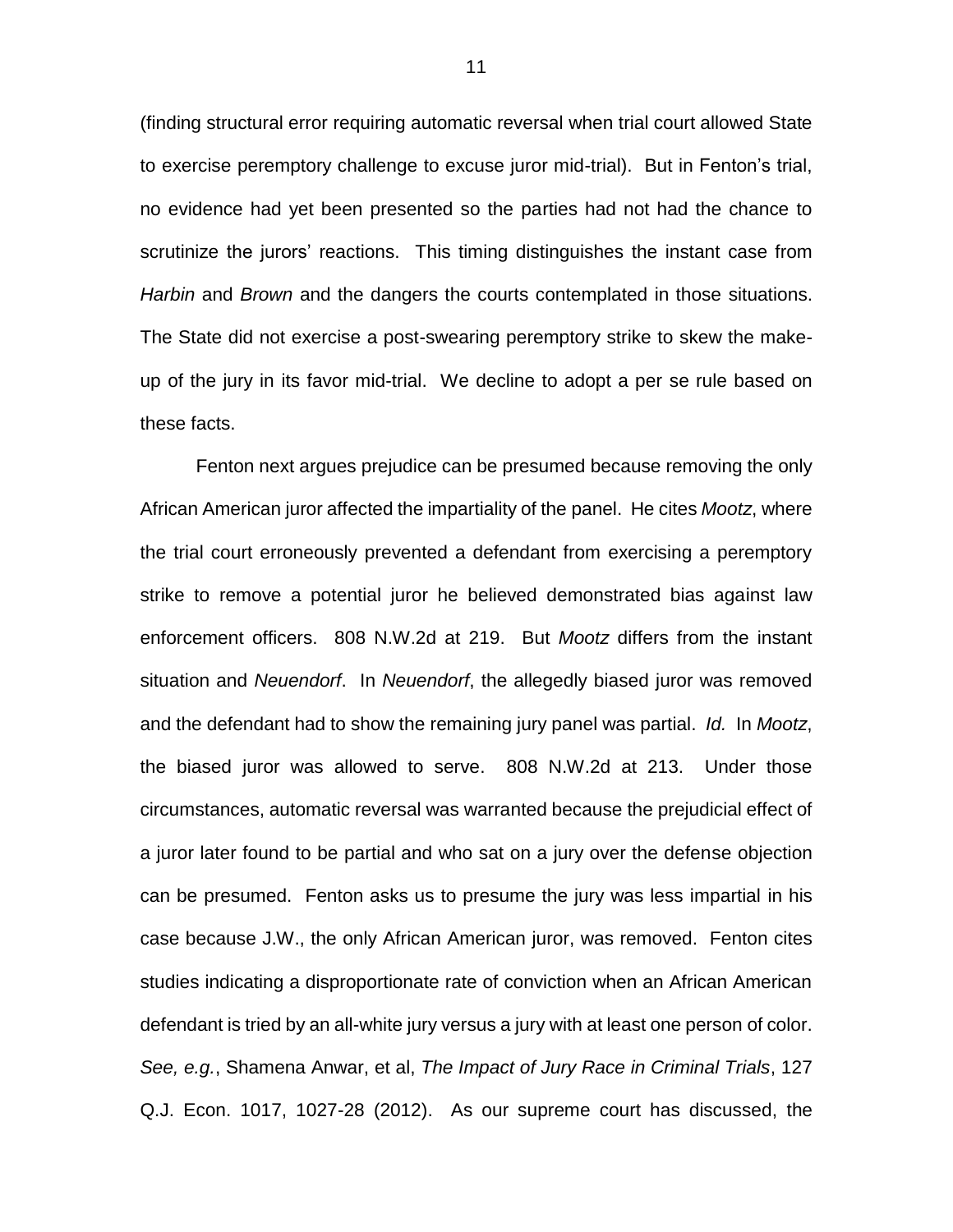underrepresentation of minorities in Iowa's jury pools is troubling. *See State v. Plain*, 898 N.W.2d 801, 826 (Iowa 2017) (citing Anwar's research with approval). But in Fenton's case, we cannot find the direct line between the removal of an African American juror and a finding of prejudice.

A criminal defendant has "no right to a trial before any particular juror or jury. . . . All [they can] insist upon [is] a competent and impartial jury." *Summy v. City of Des Moines*, 708 N.W.2d 333, 339 (Iowa 2006), *overruled on other grounds by Alcala v. Marriott Int'l, Inc.*, 880 N.W.2d 699 (Iowa 2016). We recognize "'courts presume that a prospective juror is impartial,' [so] establishing juror partiality is a high hurdle." *United States v. Needham*, 852 F.3d 830, 839 (8th Cir. 2017) (quoting *Moran v. Clarke*, 443 F.3d 646, 650 (8th Cir. 2006)). Fenton points to no evidence in the record or legal authority supporting the presumption of bias from the racial make-up of the jury. Nor does Fenton flag any actual or implied bias displayed by the rest of his jury panel. We must follow supreme court precedent regarding the necessary showing for prejudice in jury selection. *See State v. Beck*, 854 N.W.2d 56, 64 (Iowa Ct. App. 2014). Under these circumstances, we cannot presume the bias of the remaining jurors following J.W.'s removal. Fenton has not demonstrated the impaneled jury lacked impartiality.<sup>8</sup>

 $\overline{a}$ 

<sup>&</sup>lt;sup>8</sup> Fenton asks us to consider this issue under the framework on an ineffective-assistanceof-counsel claim in the alternative. But, Fenton does not identify what action or inaction specifically constituted the deficiency in counsel's conduct. Nonetheless, an assertion that the jury was unfair as a result of the removal of the juror would not have been a meritorious claim and generally, we do not fault counsel for not pursuing a claim that lacks merit. *See State v. Utter*, 803 N.W.2d 647, 653 (Iowa 2011), *overruled on other grounds by Schmidt v. State*, 909 N.W.2d 778 (Iowa 2018).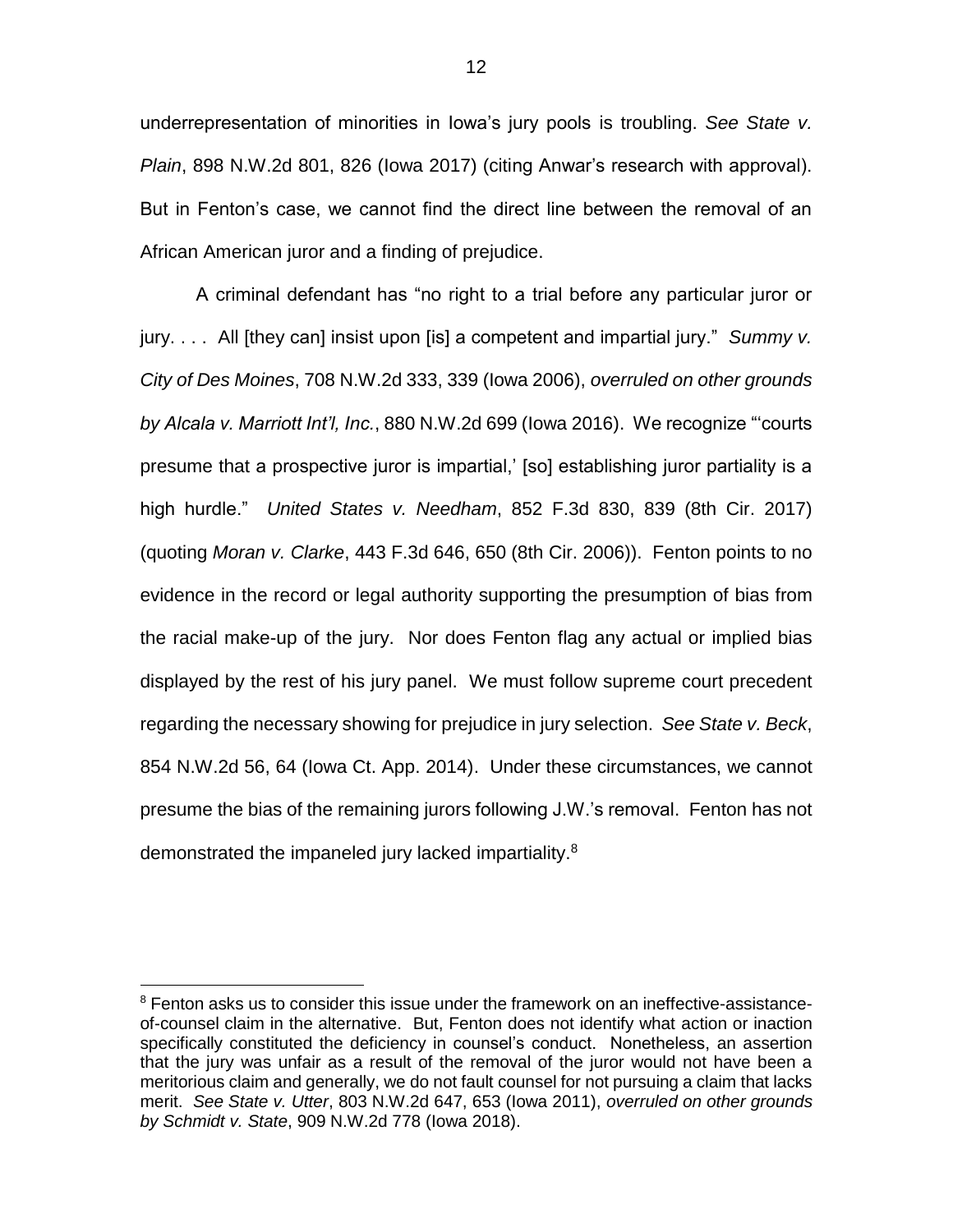### **B. Video Evidence**

Fenton next contends he was entitled to a mistrial after the State showed the jury part of a video excluded by pretrial order. The excluded portion came at the end of a patrol car video showing brothers Fenton and K.M. under arrest in the backseat as they wait to be booked into the jail. The video included the following conversation—though it was quiet and barely intelligible:

> Fenton: [Unintelligible] . . . swallow that shit . . . . K.M.: No I can't. Fenton: Yes you can. K.M.: [Unintelligible.]

The brothers then pass something behind their backs, where their hands were secured. The sound of loose change dropping onto the floor of the car can be heard. K.M. leans forward out of camera range, then leans back into the shot and has something in his mouth. He chews for twenty to thirty seconds. The video went on to show a police officer returning to the patrol car and asking why it smelled like "dope" but the State stopped the video before the jury could hear the officer's comment.

Fenton immediately moved for mistrial, which the court denied. But the court offered to give a cautionary instruction directing the jury to disregard that portion of the video. Fenton declined on the belief that drawing further attention to the evidence would be detrimental. The court ordered the State to refrain from having witnesses or exhibits that mentioned drugs for the remainder of the trial. According to Fenton, the court's actions were insufficient to address the State's violation of the pretrial order. Fenton contends a mistrial was necessary because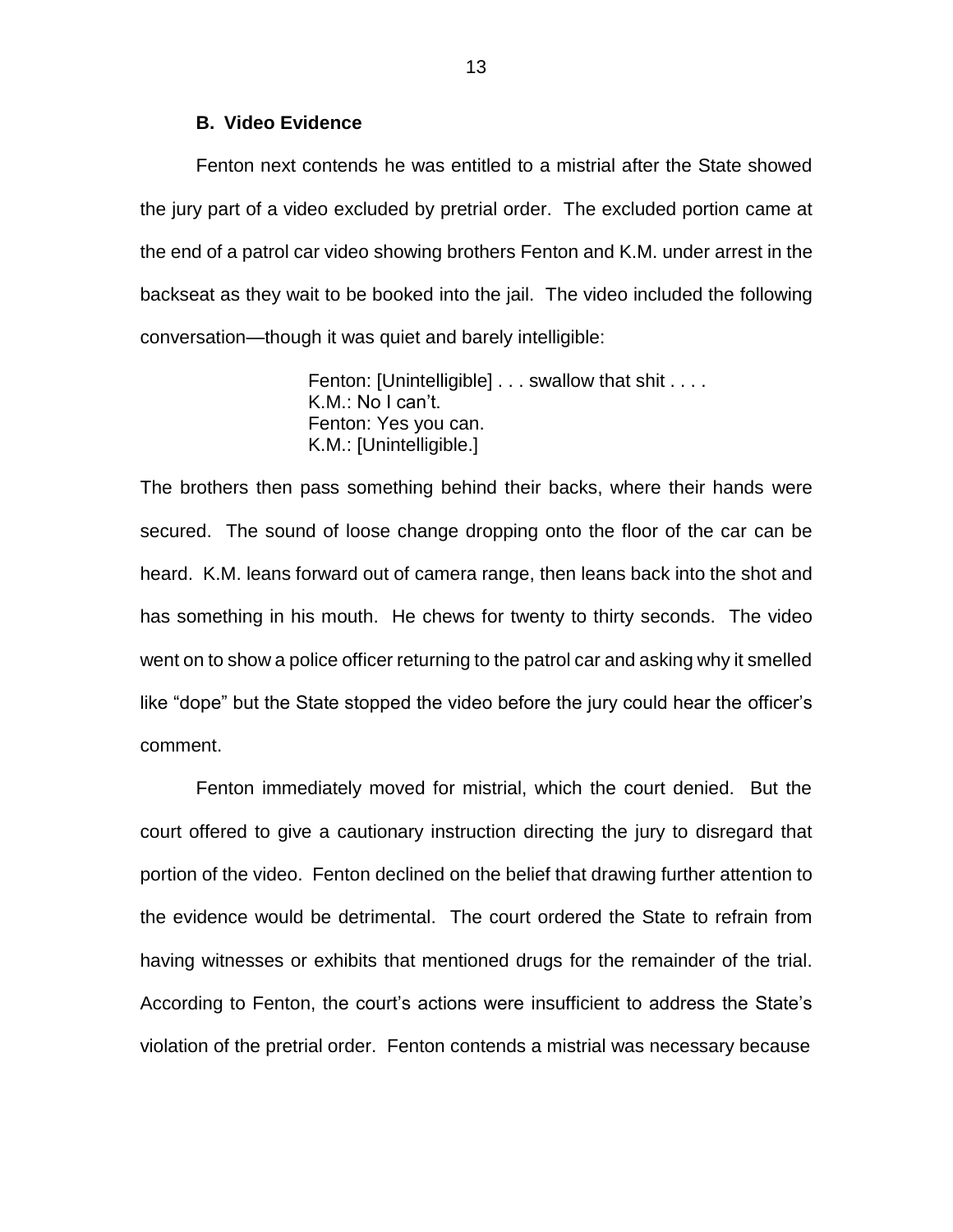the jury would have inferred Fenton was passing drugs to K.M. to conceal evidence before being booked into jail. He contends this exchange was prejudicial because K.M. is Fenton's fifteen-year-old brother.

We review rulings on mistrial motions for an abuse of discretion. *State v. Newell*, 710 N.W.2d 6, 32 (Iowa 2006). The court abuses its discretion when defendant shows "prejudice which prevents him from having a fair trial." *State v. Callender*, 444 N.W.2d 768, 770 (Iowa Ct. App. 1989). The district court has wide discretion to deny a motion for mistrial because "it is in the best position to appraise the effect of any alleged misconduct." *State v. Frei*, 831 N.W.2d 70, 80 (Iowa 2013), *overruled on other grounds by Alcala*, 880 N.W.2d 699.

In light of the wide discretion accorded the district court, we decline to grant a new trial on this issue. Fenton has not demonstrated his trial was rendered unfair by the inadvertent playing of the excluded portion of the video. It is unlikely the jurors heard the brothers' brief conversation about "swallowing" something. The audio was quiet and of poor quality. One juror said during the playing of the video, "I'm not sure if it's just the filming, but I could barely understand anything that they're saying." The objectionable portion ran less than one minute while the jury was shown a total of thirty minutes of video. In addition, the video was stopped before the officer said his car smelled like marijuana, which was the most prejudicial part because it strongly suggested the conversation related to drugs. We have no evidence the jurors inferred drugs were involved, and Fenton declined a cautionary instruction. The court properly ordered the State to avoid further mention of drugs in the trial. Fenton has not demonstrated an abuse of discretion or prejudice in the denial of the mistrial.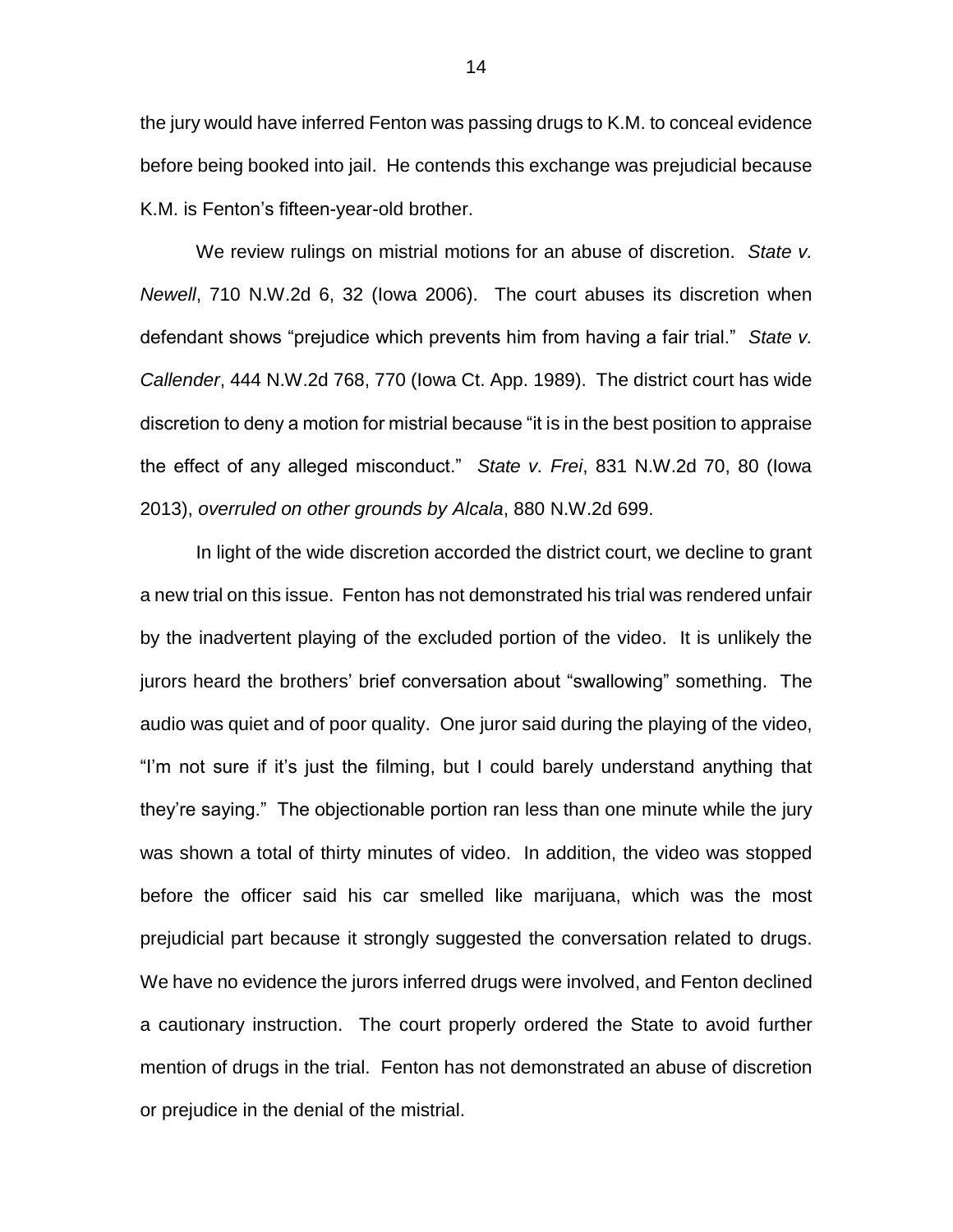## **C. Substantial Evidence of Burglary**

Fenton contends insufficient evidence supports the jury verdict that he committed burglary in the third degree either as a principal or by aiding and abetting. He argues the State failed to prove he entered the home. He also argues the State offered insufficient evidence he was both present and had knowledge of the burglary while it was going on—he consistently reported he did not want to participate and left before the break-in.

We review challenges to the sufficiency of the evidence for errors at law. *See State v. Hansen*, 750 N.W.2d 111, 112 (Iowa 2008). We will uphold the verdict if it is supported by substantial evidence. *State v. Rooney*, 862 N.W.2d 367, 371 (Iowa 2015). We view the evidence in the light most favorable to the State, "including all reasonable inferences that may be fairly drawn from the evidence." *State v. Sanford*, 814 N.W.2d 611, 615 (Iowa 2012). Evidence is sufficient if it could convince a rational jury the defendant was guilty beyond a reasonable doubt. *Rooney*, 862 N.W.2d at 371. Evidence is not substantial if it raises only suspicion, speculation, or conjecture. *State v. Howse*, 875 N.W.2d 684, 688 (Iowa 2016).

The court instructed the jury that burglary in the third degree requires proof of the following elements:

- 1. Defendant entered the home or aided and abetted another person or persons to do the same.
- 2. The home was an occupied structure.
- 3. The defendant or any person or persons he may have aided and abetted did not have permission or authority to enter the home.
- 4. The home was not open to the public.
- 5. The defendant did so with the specific intent to commit a theft, or to aid and abet a theft, having no right, license, or privilege to do so.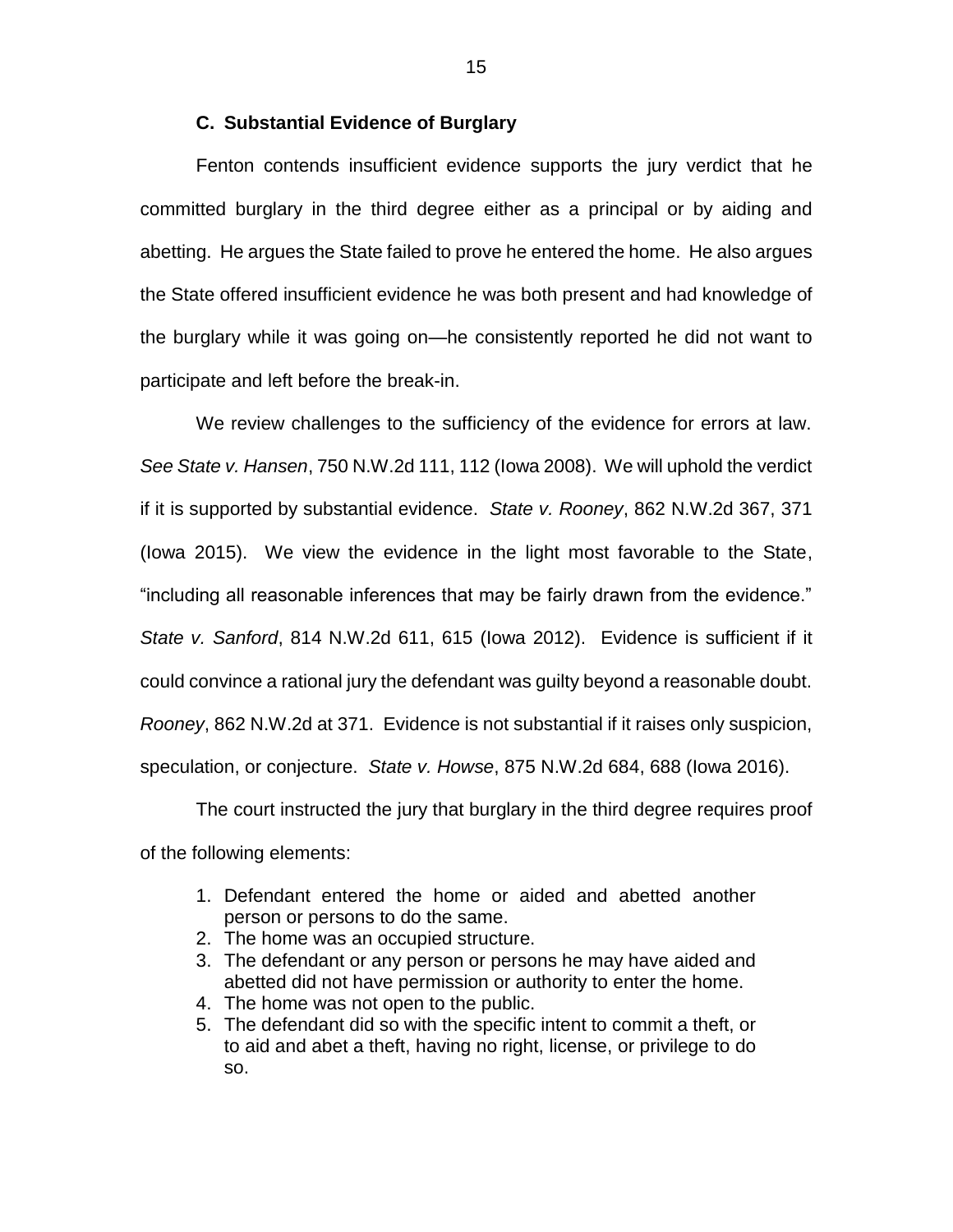After reviewing the record, we conclude the State offered substantial evidence of Fenton's participation in the burglary. "Knowledge of the crime may be shown by circumstantial evidence," which may include "presence, companionship, and conduct before and after the offense is committed." *State v. Hustead*, 538 N.W.2d 867, 879 (Iowa Ct. App. 1995). Subsequent conduct is relevant if it shows the accused's prior encouragement or participation. *Id.* A passerby saw Fenton interacting with Reed and K.M. near the house before the burglary. Fenton did not live in the neighborhood. When officers entered the back yard, they determined Reed had scaled the fence. Shortly afterward, police saw Fenton running with K.M., whose fingerprints were detected on a pry bar left inside the house. The jury could reasonably have concluded K.M. did not just catch up with Fenton, who allegedly left earlier, as the men were together and breathing heavily when an officer intercepted them. Rather, a reasonable jury could surmise Fenton was with K.M. the entire time. Jurors could infer from the circumstances Fenton was not just present but knew about and participated in the burglary.

Officers also found a pair of rubber gloves in Fenton's pocket, much like the gloves found in Reed's pockets. Although Fenton's gloves looked unused, a reasonable jury could infer Fenton's possession of the gloves showed knowledge and intent to enter the home and participate in a theft or approval and agreement in Reed or K.M.'s entry. Fenton also had a "wad of bills" and change in his pocket. Although the money could have belonged to Fenton, police learned the homeowner reported about ten dollars in cash and loose change missing from an open jar in her dining room.